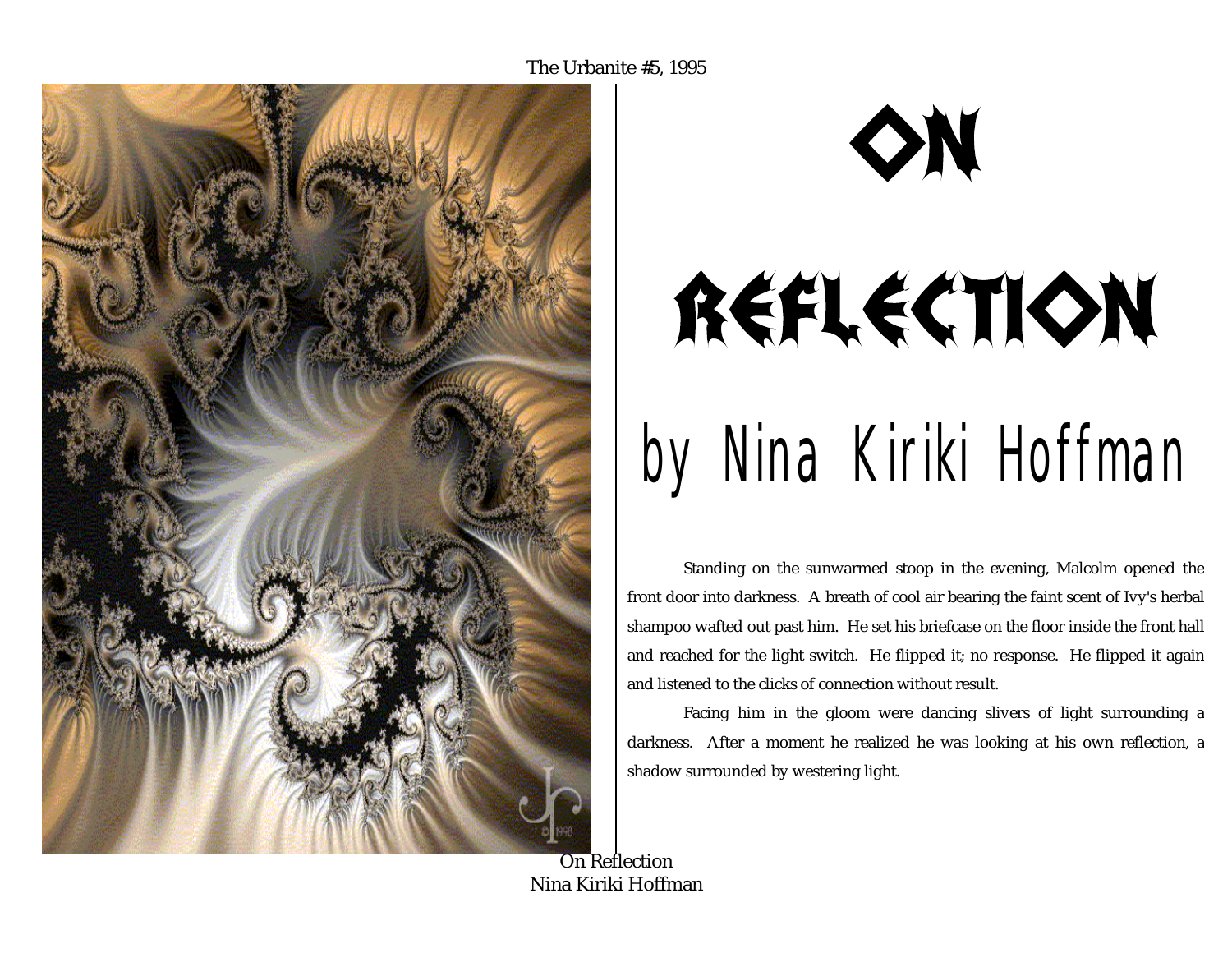He had left Ivy alone in the house that morning, as he had every morning since he married her two years before. Early in their marriage, he had known what he'd find when he came home: Ivy, happy to see him. A glass of wine, sharing time, and a dinner that would be ready half an hour after he walked through the front door. Over the past eight months, though, since he had changed his focus from therapist to forensic psychologist and started working late, he didn't come home at any pre-ordained hour, and he was never sure what he'd find.

This time was stranger than most. First data: No light bulb or a burnt out light bulb in the front hall, all the drapes drawn in the downstairs, and a mirror facing the front door. These things were new since this morning.

Add them to other information: Ivy's silences had stretched, and what used to be her annoying and reassuring tendency to demand his attention at inopportune moments had turned into a self-absorption that rendered her invisible until he became aware of her by omission.

He no longer knew how to predict her behavior or how to explain it.

He shut the door behind him and stood leaning against the wall beside the coattree, his eyes closed, waiting the ten minutes or so it would take to adjust to this darkness. While he waited, he listened to the house.

Faintly above the sound of his own breathing he heard Ivy's voice, the tiny quick pulsing cries she could never suppress even though she knew he preferred that their lovemaking be silent. Without voice, he could pretend that there were no people in the bed, just hot wet movement driven by a force without intellect. Her voice meant there was a brain beneath him, possibly evaluating him from moment to moment, not a comforting thought; but he had managed to incorporate her cries into the animal nature of passion, pretending it was a bird's song happening somewhere nearby. He had eventually grown to cherish her small sounds.

Listening to them from this distance — they came from the direction of the bedroom upstairs — he realized how long it had been since he had heard her sounds. Months.

Work had picked up, swallowing time and energy, since he had figured out exactly what language lawyers wanted in his reports about the sanity, the abuse, the misconduct of his evaluees. He had learned that people wanted to talk about themselves, and, if asked the right questions, would tell him almost anything. Submerging himself had been the hardest lesson he had learned, and the most useful. When people could forget he was in the room, his gentle voice became the voice inside their own heads, and they seemed convinced they were talking to themselves when they told him about the drugs, the treatment of the children, the schizoid instructions that came from heating vents or parking meters; they stopped censoring.

He had been working long hours these past eight months, and he came home exhausted, forgetting that Ivy had a little panting voice of her own.

When he was with her, she had never gone on this long, and never this loud.

He opened his eyes.

Even with the drapes drawn, there was enough light for him to pick his way across the front hall to the foot of the staircase. Stepping on the inside ends of the stairs close to the wall, he crept upstairs, wondering what he would do about the person Ivy must be with, searching himself for the desire to shoot or maim, and finding only detached curiosity. How long had this been going on? Who had she found, and where? Since she had married him, she had lived a pretty quiet life, not getting out much. Maybe she'd met someone at the supermarket, or at the laundryland the time the washer broke down, or maybe even someone right here in the neighborhood....

He moved along the upstairs hall, his shoes muffled on the carpet. Light was odd up here, too; after a moment he realized there were two large new mirrors on the walls, facing each other. He crept toward the doorway to the bedroom, moving past his doubled sneaking image. Holding his breath, he peered around the sill into the room.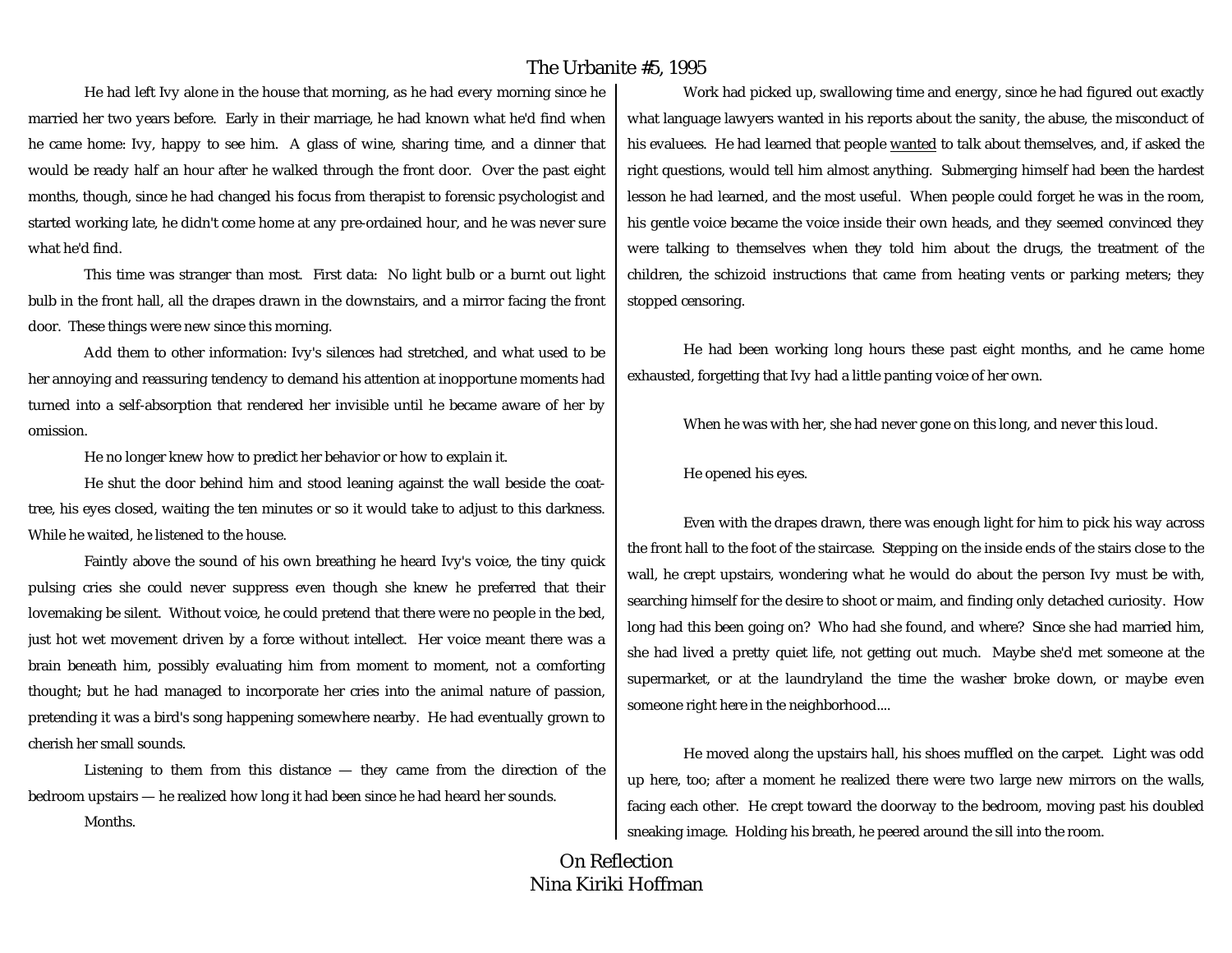Neither she nor anyone else was lying on the bed. Instead, Ivy was pressing herself against the full-length mirror on the inside of the open closet door, rubbing up and down, her cries now rough-edged and deeper than he had ever heard them, mingled with the nudging slippery groans of wet flesh against glass. Her eyes were closed. One of her hands squeaked up and down against the hand of her reflection. The other hand was captured between her and her image, down below her stomach.

Disappointment flooded him. He realized how much he had hoped to see her with someone else; anticipation had hardened him. He slid back along the hall and leaned against the wall, trying to analyze his own reactions. Across from him a dim image lurked in one of the new mirrors, its brow furrowed and its hands fisted. He closed his eyes.

After a moment's confusion he found himself creeping back downstairs and outside. This time he slammed the door open, flipped the lightswitch without result, and cried, "Ivy? Ivy? What's going on down here? When did the light burn out? Ivy, you home?"

She showed up a few minutes later at the top of the stairs, a white terrycloth robe wrapped around her, her face flushed. She peered down into the darkness at him. "Wha? I was just taking a nap." She wiped her forehead on her sleeve and said, "Aren't you home a little early?"

"I think we need to talk," he said.

"Why?"

"Because we haven't talked in a while."

"I'm not complaining." Her lips were red and swollen.

"Why not? Why aren't you complaining? I thought that was one of your strengths." Damn. He shouldn't have said that.

"A person can change," she said. "I've heard you say so often enough." She sounded sullen.

He shrugged. "So do you want not to talk?"

"What do you want to talk about?" She was already drifting toward the hall.

"Just wondering how you are, what you've been doing with yourself. I know I haven't been paying much attention lately."

"That's okay," she said, her voice already thinned of interest.

"I don't think so."

She yawned. "Malc, I'm still sleepy. I can't talk now, 'm too fuzzy. 'Scuse me." Soft as a shadow, she vanished down the hall.

**IN A 1990 - A CHARLES MARKET SECOND CONTACT THE ANNU** 

In his office Malcolm had a painting of a soothing landscape facing the couch where clients usually sat, and a more abstract picture across from his own chair. This morning's evaluee was too restless to let either painting operate on him.

"Did you shoot up in front of the child?" Malcolm's voice was neutral. No judgment from him now; judgment had to wait until he was talking into the dictaphone, crafting sentences that the prosecution could present to a judge, a jury. And even then he was supposed to submerge his feelings, report objectively, invoke established diagnoses and quantitative scaled test scores. During an interview, his job was to be invisible and to listen.

"Sure I did. Kid's got to learn about the realities of life, right?" Belligerent. The man paced, restless, his hands opening and closing, transient fists.

So maybe Malcolm's voice held judgment after all. Malcolm thought through his mantra: I am a mirror: they see nothing in me but what they bring.Under the surface of himself, he pushed his reactions away so he could be present without condemnation. "The realities...." he murmured.

"You can kill yourself with a needle if you're not careful. Had to show her how to shake the bubbles out." The man stared up and to the right. "Gotta teach her to protect herself. Tough job, taking care of a kid. You have to think harder." His voice had steadied, and he stood in one spot, consulting himself.

Malcolm listened.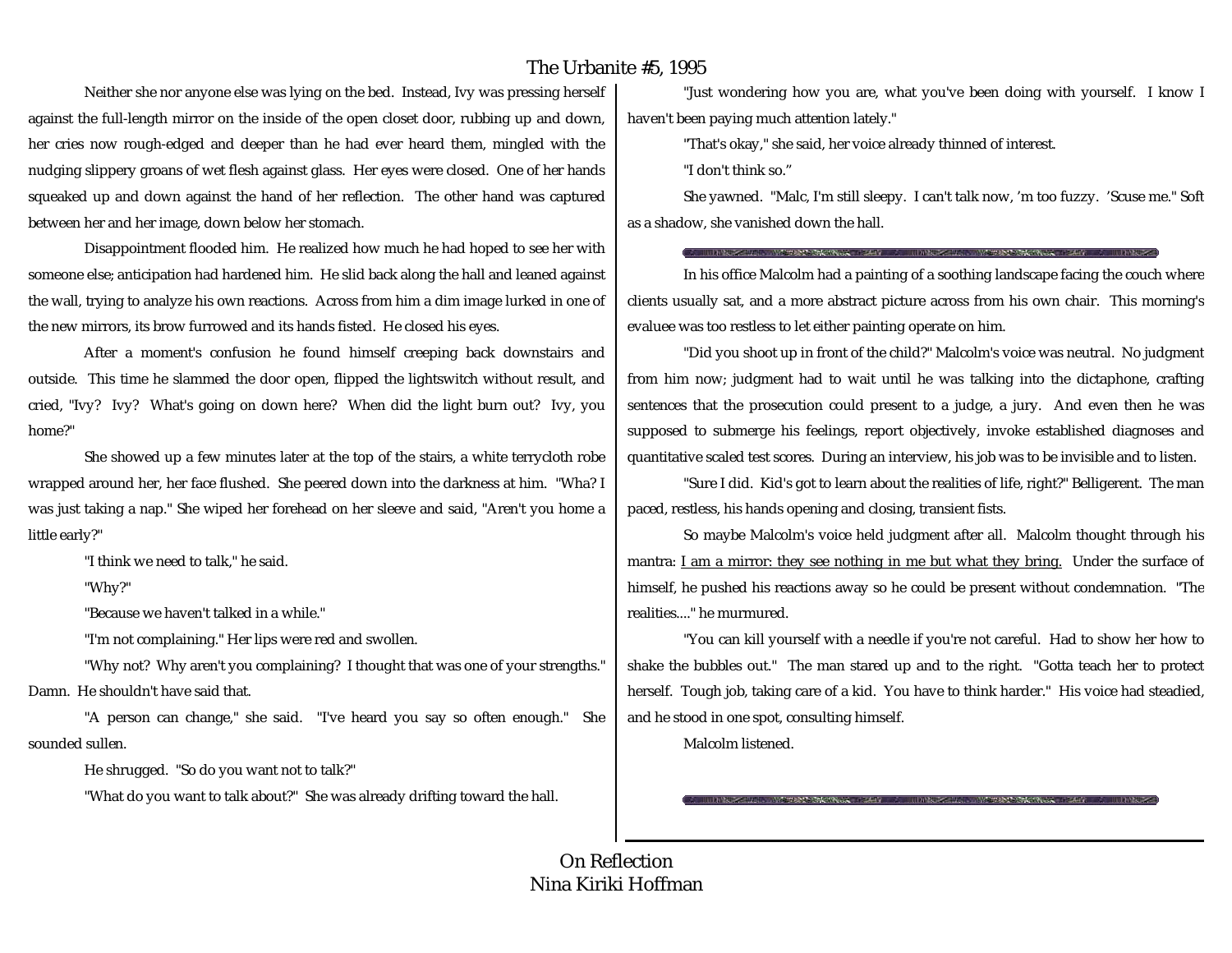"But tonight's our poker night with the guys from the public defenders' office," his office partner Jason said.

"I have to go home," Malcolm told him. "I have to see Ivy." Had Malcolm ever told Ivy about poker night, or did she just accept that he was gone most of the time? She had probably learned his patterns. She wouldn't be expecting him until late tonight.

"Is custody work upsetting you?" Jason asked. "You've been acting strange lately." "What?" said Malcolm.

"Just because you're spending a lot of time with people whose relationships don't work doesn't mean there's anything wrong with your own relationship."

"What?" Malcolm said again.

"On the other hand, if something really is going wrong between you and Ivy, remember, I'm pretty good at divorce evaluations."

"Is that a joke?"

Jason smiled and shrugged.

THE TANK TO THE TURN OF THE TERM OF THE TABLE TO THE TURN.

Malcolm turned the key in the lock as quietly as he could. He had replaced the missing lightbulb in the front hall fixture that morning, but it was burnt out again, and again curtains shrouded the downstairs in funerary darkness. This time he had brought a flashlight from the car. Still, he slipped inside and stood in the quiet darkness a while, listening.

A murmur of conversation, edged with pleased laughter. It came from his study, beyond the living room to his left. The door into the study was closed.

He switched on the flashlight, startled by its twin shimmering to life in the mirror across from him. After he breathed out his shock, he shielded the flashlight beam with his hand so that it shone in a narrow oval on the floor. He crept closer to the voices, watching so he wouldn't trip on the edge of the living room rug or bump into the sofa. The odor of dust and dried flowers made him wonder when he and Ivy had last sat in the living room. He couldn't remember. Breathing shallowly, he leaned against the closed study door and switched off the flashlight.

Voices? One voice. He couldn't make out the words, but the timbre and pitch were Ivy's. A phrase raised at the end, with a giggle tacked on: a question. And then, in the same voice, an answer.

A chill lifted the hair on his forearms, the back of his neck. Just that afternoon he had sat invisible in his comfortable office chair, watching a man speaking with himself, asking questions, answering them, facial expressions altering as he took different roles. In moments Malcolm forgot the handcuffs on the man, the sheriff's deputy outside the door, transfixed by the drama of four people quarreling in one body. None of what the man said made sense, but everything was phrased in the tones, pitch variations, breaks and distances of a normal conversation. Malcolm had not surfaced until an hour later, recalled to a sense of his job by the deputy's knock on the door.

From his study, Ivy's voice murmured another question. Ivy's voice answered, a little spurt of anger in the reply. Ivy's voice cried, "But—" and Ivy's voice interrupted, low, intense, upset.

He took deep open-mouthed breaths, trying to slow his heart. He crept back outside and around the house to his study window, but the curtains were closed, the window shut.

When he came home after midnight, his usual time on Wednesdays, he took a quick look in the study, whose door was open now. Standing on the bookshelf was another new mirror. He considered turning it to face the wall, then decided not to; he didn't want Ivy to know he was getting obsessed about her new obsession.

Ivy was in bed already. She murmured a sleepy greeting as he slid in beside her. She smelled of sweat and salt and sex. He lay curled up in the darkness with his back to her and listened to her slow even breathing. He was afraid to sleep.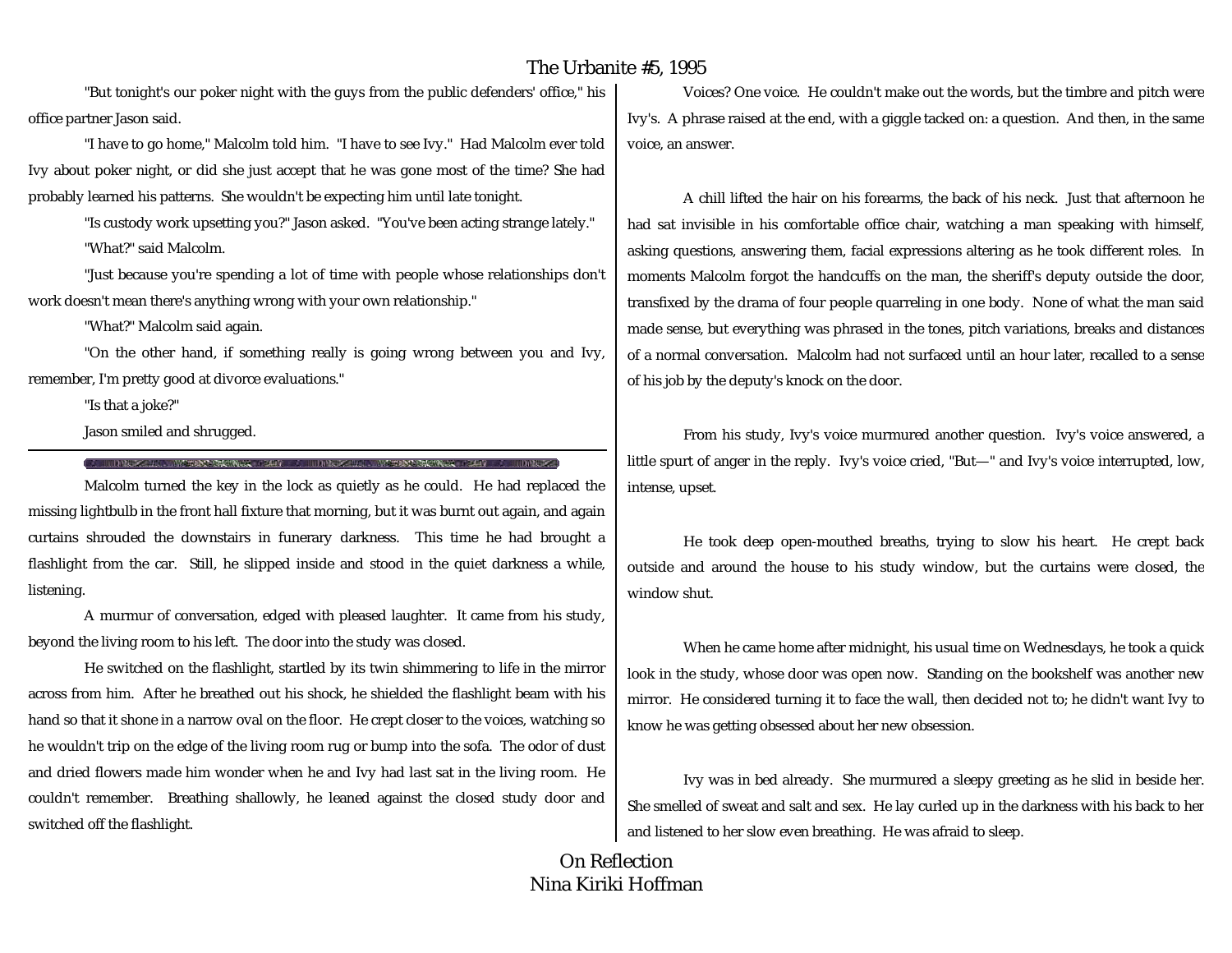When the alarm went off he jerked awake, his muscles spasming and his breath speeding. He rolled over to discover that she was gone from the bed. As he got his breathing under control, he heard the shower running, heard her singing. She had a nice voice, solid and true. He lay on his back, listening to her sing some country song about an unfaithful lover. The tension washed out of him with the terrors of the night before. Then he frowned. Something was wrong. Her voice was undeniably hers, but what was that—?

Before he could pinpoint it, she stopped singing and shut off the water. She emerged wrapped in a towel, her hair wet and flat around her head and shoulders.

"Ivy?" he murmured.

"Morning," she said. A smile flickered across her face, vanished.

"What was that song?"

"I don't remember," she said. "Something I heard on the radio, I guess." She yawned against the back of her wrist. "Want some coffee?"

"Sure," he said, trying to make it sound normal.

"Okay, I'll make some." She wandered through the room and out. "Good morning again," he heard her say in the hall. And then, "Hasn't somebody forgotten to blow-dry?" And then, "I'll put the coffee on and get back to you." Kiss-kiss noise.

He lay on his back, his arms at his sides. He came home to become solid, after spending his day at the office invisible, shadowy. If Ivy was actually splitting—or had she always been split, and he oblivious to her?—maybe he would have to be invisible here, too, speak softly and get her to tell him what was going on.

A shadow in his own home? The idea made him tired. He glanced at the clock. In an hour he would have to be at the office, facing his first client of the day. He groaned and sat up, opened his briefcase and fished out the Xerox of the desk calendar, looking at the schedule for this morning. His nine o'clock was a referral from Disability Determination Services. He looked at the patient file the receptionist had put in his briefcase before he left the office. White female, thirty-four, evaluate, capacity for employment, neuropsychological screening and report.

A shadow person slipping through the DDS filtering process into his office, there to take on dimension, color, sound, meaning. He needed to answer the questions: Could she think? Was she stable? Was she faking? Could she handle money awarded to her if the answer to these questions was "no"?

The smell of coffee lured him out of his reverie, and the sound of Ivy singing again as she came up the hall toward the bedroom. The same song: the unfaithful lover, and the one who was a fool to trust; and this time he knew what was wrong with Ivy's singing: she sang melody and harmony at the same time.

She came in carrying a tray with two mugs, a glass of milk, and the sugar bowl on it. "There," she said, setting it down on the crumpled blankets. "Isn't that nice?"

"Very nice," he said, coaxing his voice out past the knot in his throat. He slid the file back into his briefcase. "Thanks." He took a scorching sip of the shadowy dark drink. She had made it stronger than either of them liked, but he could use the caffeine after the edgy sleep.

"You'd better shower," Ivy said. She smelled of herbal shampoo. The towel around her was white against her tan; she stood with her shoulder blades pressed to the closet door mirror, her hands behind her back. He heard the groan of flesh on glass, wondered what she was doing. She giggled.

He slid out of bed, taking the coffee mug with him, selected a suit and underclothes for the day, and went into the bathroom. He closed and locked the door behind him.

Steam from Ivy's shower had been hand-edge-bladed away from the center of the mirror above the sink, leaving a clear space the loose shape of Ivy's upper body. When he looked at himself in the clear spot his shoulders blurred and so did his face, but his chest was in focus. "Hello," he muttered to his reflection, "are you as confused as I am?" He dropped his shorts and jumped into the shower before he could imagine his reflection answering.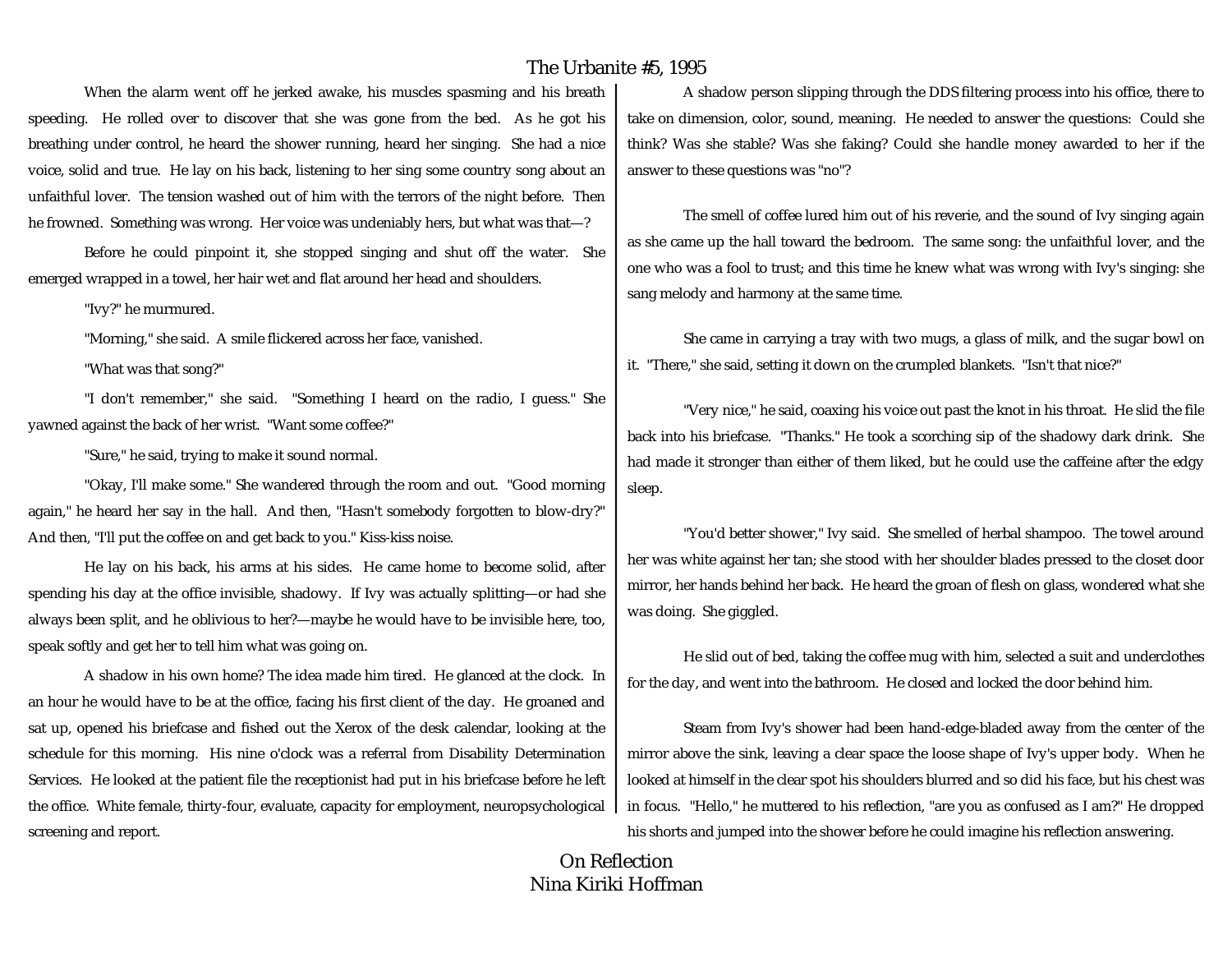When he came out the mirror had steamed over again. He kept half an eye on it as he toweled off; did the actions of the flesh-colored blur match his own? Wasn't that its arm reaching up to towel off its hair when his own was rubbing the towel over his shoulder? He turned away from the image until he finished drying off and had to clear a space for shaving. In the round hole he squeaked away with an edge of towel, the eyes facing his were bloodshot, the lower lids puffy. The mouth smiled at him. Malcolm was sure he was frowning.

The purr of the electric razor drowned out any remark his image might make. Afterward he brushed his teeth, staring down into the sink, and dressed rapidly. He came out to find Ivy asleep in a quilt, her lips swollen and smiling, her arms hugging her breasts.

Trying not to make noise, he closed the hasps on his briefcase and snuck away, keeping his face turned from the mirrors that watched him through the house.

#### THE RESIDENCE OF THE RESIDENCE OF THE RESIDENCE OF THE RESIDENCE OF THE RESIDENCE OF THE RESIDENCE OF THE RESIDENCE OF THE RESIDENCE OF THE RESIDENCE OF THE RESIDENCE OF THE RESIDENCE OF THE RESIDENCE OF THE RESIDENCE OF T

"So? What's the state of the marriage?" Jason asked him at lunch.

"I don't know," said Malcolm. He hesitated, wondering if he should tell Jason about the mirrors. But it sounded too weird.

"I don't know," he said again. "I think she's found someone else."

"What do you want to do about it? Get counseling, work on the relationship? I think Sook's good for that. If you want a divorce, think about Taylor."

"First I want to find out what's going on."

"So I take it that means you're missing the Town Club meeting tonight?" Malcolm frowned, then nodded.

#### THE TABLE TO THE TABLE TO THE TABLE TO THE TABLE TO THE TABLE TO THE TABLE TO THE TABLE TO THE TABLE TO THE TABLE TO THE TABLE TO THE TABLE TO THE TABLE TO THE TABLE TO THE TABLE TO THE TABLE TO THE TABLE TO THE TABLE TO T

It was full dark when he got home. By now it was easy for him to slip into the house silently, and the darkness felt familiar. He didn't even try the light switch. He stood in the darkness listening. No sound whispered of Ivy's whereabouts.

He switched on the flashlight, watched its image bloom in the hall mirror. He aimed light at the side of his face and saw half a face emerge in the glass across from him. "Where is she?" he murmured.

"I don't keep track of her," said the face floating in the darkness.

He stood silent a moment, breath suspended. If this were delusion...was that better than if it weren't? He wasn't sure. He only knew he was tired of trying to stave off the awareness of what Ivy was doing. Why not pretend it was real, learn its laws? He said: "If I turn off the light, could you find her?"

"I suppose."

He let the light die. He waited.

Presently a whisper rode the dark. "She's asleep up in the bedroom."

Malcolm slipped out of his shoes and walked closer to the mirror.

"Let me see you," the mirror said.

Why had Ivy killed the light in the front hall? Was her image a different person depending on which mirror reflected her? Did she like the front hall mirror, or was she punishing it by leaving it without light?

Unsure of reverse etiquette, Malcolm switched on the flashlight and shone it on his shoes.

"Don't be coy," said the mirror.

Malcolm's hand turned without his willing it, bathing his face in light from below. His features took on a Satanic cast. A chill iced his heart.

"Much better," said the mirror, though Malcolm didn't see its lips move. The image reached out its free hand, and Malcolm's hand lifted to meet it. Touching it, he felt not glass but warmth, fingertips to fingertips, palm to palm; not exactly the warmth of flesh, but a decent facsimile.

"What have you done with Ivy?" Malcolm whispered, his upper teeth trembling against his lower teeth.

"I? I've done nothing with that slut. She's not interested in me."

"Of course she is, she talks to you, she touches you...."

"Not me. Her own image."

"You. The mirror."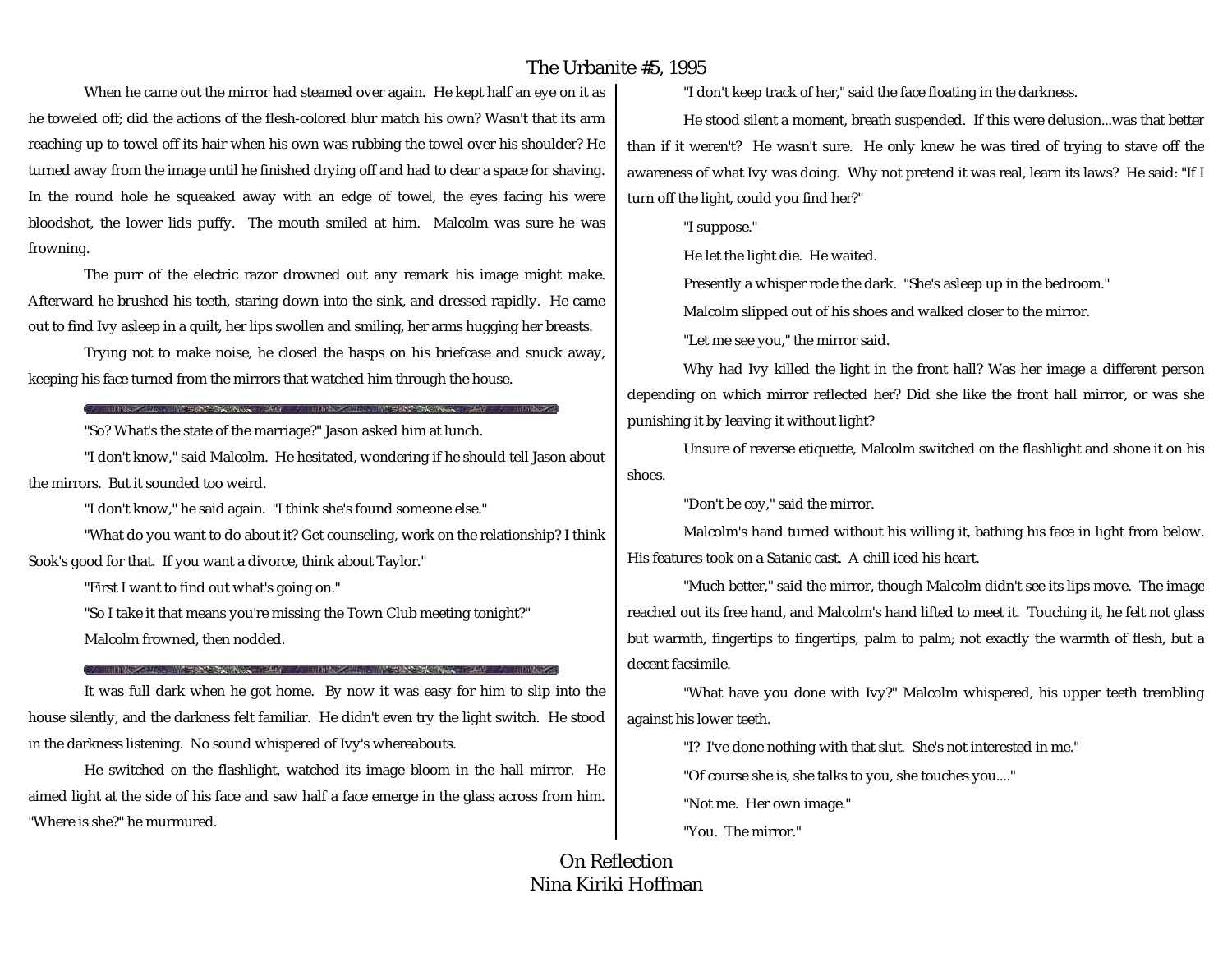"Have you gone over the edge, Malc? The mirror isn't a person. It's just a membrane where we can meet." The whisper lowered, silkened. "I've missed you," it said. "You've been avoiding me." Its fingers pressed through the slick surface and laced between his. Malcolm gasped for breath, felt his knees gel, but the inexorable grip from the mirror kept him on his feet.

"What—" he managed. "What do you want?" His voice rasped.

"You know, don't you?"

The hand holding the flashlight lowered; the light fell, rolled without breaking, ended up behind him, silhouetting his legs. An arm reached out of the mirror and hugged him against it. "I want a lot of things. But you know what the most important is right now, don't you? When you do it with her," whispered a voice close to his ear, "I do it with her image. But we haven't been close lately. Even last night, when the opportunity existed, you turned away. She's getting it day and night here in the house. We're going out and not getting any. Don't you miss it?"

Malcolm closed his eyes. His arm had disappeared into the glass, and another arm had come out, hugging him around the chest. He couldn't feel what his own arm might be doing below the shoulder.

"Don't you miss it?" said the whisper, as Malcolm pressed his cheek to glass that was unsettling and warm; the words puffed into his ear on a damp breath. His head turned and his lips and nose pressed against the glass, which was warm and wet and yes, yielding, and the taste of soured coffee amplified on his tongue, and something hot and wet and wiggling filled his mouth, and the hand which had not disappeared into the glass unlaced from its image hand and groped lower, pressing through the surface, worked a reverse zipper, and grasped something hard and hot, as something rough and warm grasped him and squeezed. His breath fled, then trickled in again. The grip tightened and loosened, tightened and loosened, and he was breathing with it, gripping with it, losing everything but the sense of hot rough movement driven by a force beyond intellect.

THE REPORT OF THE PERSON CONTROL COMPANY CONTROL CONTROL CONTROL CONTROL CONTROL CONTROL CONTROL CONTROL CONTROL CONTROL CONTROL CONTROL CONTROL CONTROL CONTROL CONTROL CONTROL CONTROL CONTROL CONTROL CONTROL CONTROL CONTR

Even the kitchen had a mirror in it now, covered with kiss prints at Ivy's level.

Malcolm looked away from it as he dumped out yesterday's coffee filter and installed a new one, loading it with grounds and flipping on the coffee maker. Then, against his will (he could feel the muscles moving without his volition), he looked toward the mirror.

"What are you afraid of?" it said in his voice.

He hadn't wanted to disturb Ivy, so he had used the guest bathroom, which had its own supply of emergency toiletries. He had covered the mirror with a towel before stepping into the shower to clean off last night's stains: reverse cum or his own? He was afraid after he first put up the towel that hands would reach through the glass and pull it down, but he had showered in peace and shaved without image.

He was tired of this game now. He was willing to believe the night before was some weird response to exhaustion and neglected hormones, his imagination running away with him. He was ready to ask Ivy some outright questions. Maybe.

"Come on, Malc. Don't pretend this is just any morning after," said the image in the mirror.

He faced it without turning away. He smiled at it and it smiled back. He yawned and it yawned. He turned to the bowl in front of him and whipped the mixture of eggs, milk, and spices with a fork. Butter sizzled in the frying pan on the burner, greasing the air with invitation.

"The silent treatment?" said his image.

Malcolm turned his back on it.

"You know the more you resist me the stronger I grow. Where do you think that energy goes, all day long while you're pushing it away and compacting it? Now that we've breached the membrane, consummated as it were, our relationship is solid. You might as well relax and enjoy it."

Malcolm poured the egg mixture into the hot pan, listening to it fry. He loved the scent of pepper with frying eggs.

"Malc," said the mirror.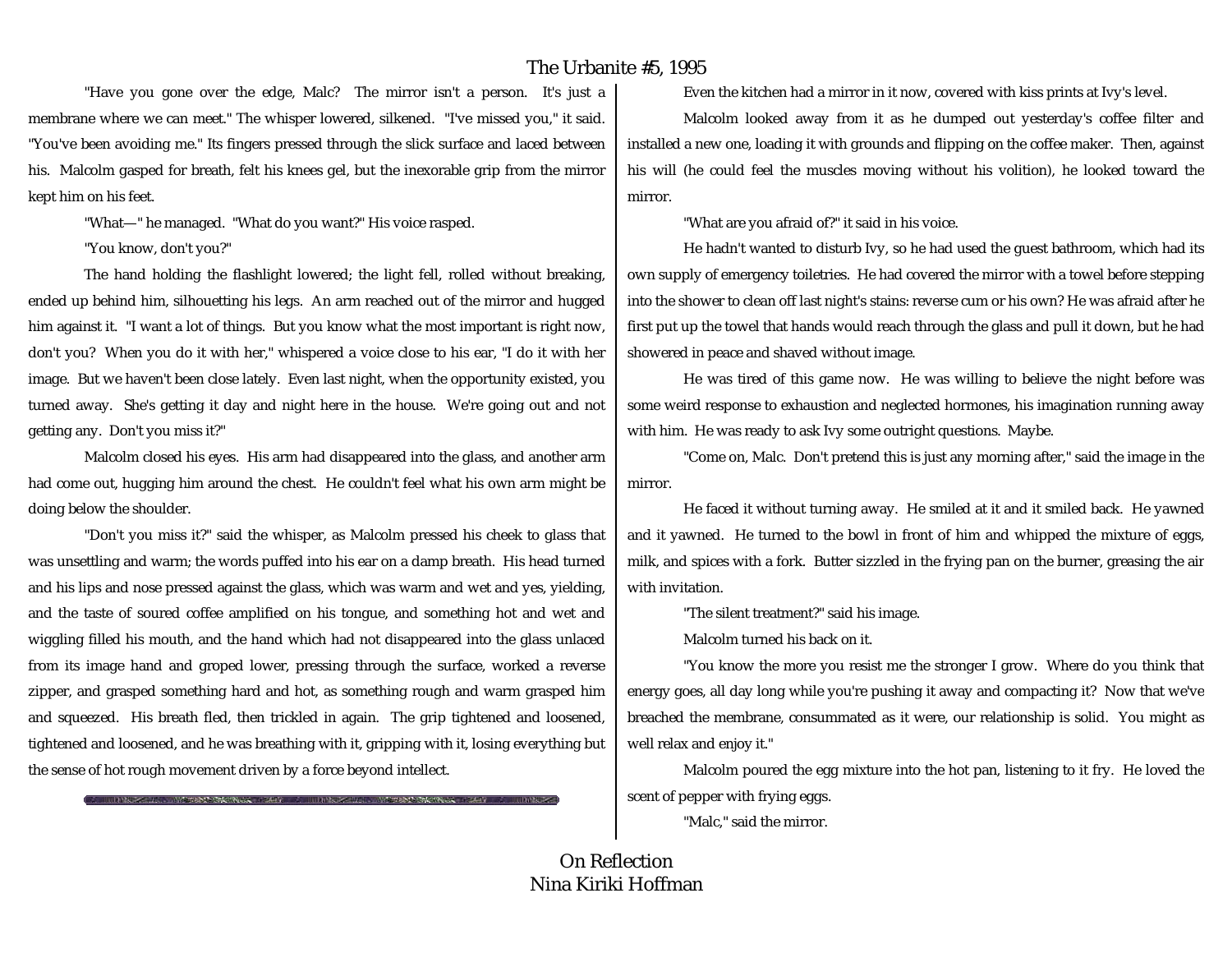He turned and, grasping the milk carton, poured white across the glass.

"You want it. You know you want it."

ANSWERS PRESERVED TO A TYPE

Malcolm had just finished urinating. He glanced up at the men's room mirror and saw his image holding its cock. His hand tightened on his own.

"Not here," he said.

It slid its hand along its shaft and his own hand imitated it. "You want it. Doesn't that feel good?"

He felt himself swelling, felt the heat gathering. "Not here!" He sensed the door at his back, liable to open any moment; this rest room served half the fifth floor.

"Mmmm," murmured his image, grinning at him. Their hands worked up and down, with increasing speed.

"Not here!" he said to his own hand, but it operated without him. He heard approaching footsteps in the corridor outside.

His hand stopped. "No more tricks at home," said the mirror.

"What?"

It squeezed. "No more towels. No more milk. Look at me when I talk to you." "What? "

The footsteps outside stopped, and something brushed the door.

"No more tricks. Say it."

THE WARD COMMUNICATION OF THE RESIDENCE OF THE CARD COMMUNICATION.

"No more tricks," he said, and control of his hand returned to him as Jason walked in behind him. Malcolm stared at Jason's reflection, wondering if it ever spoke to Jason.

"Admiring yourself?" Jason and his reflection said, grinning and looking down at Malcolm's hand.

"Not exactly."

While watching a woman interact with the children whose custody she was fighting for, his mind wandered. Of course there were places without mirrors. His office, for instance. He had a small mirror in the closet useful for some kinds of guided imagery, but since he had phased out of therapy and into government and court work he had stopped doing all those gimmicky things like chair work and visualization. His job now was not to direct, but to observe.

He could take the mirror out of his study at home and keep the door locked so Ivy couldn't put it back.

What had she been doing in there anyway? And the mirror in the front hall—that had to go.

Or maybe if he just didn't get close enough...no, that wouldn't work. His image could control him from across the room.

"Junior!" cried the mother, and slapped the little boy's hand. He had been reaching for a truck from a collection of toys Malcolm kept in a laundry basket for these observations. The boy looked up at his mother, tears trembling in his eyes, and sat back on his heels, hiding his curled hands under his chin.

The little girl, a four-year-old, stood staring up at Malcolm. He clicked into office mode and focused on her: He was a shadow to the people he was evaluating, but it was important to be present for the children. She pouted, then slid the top joint of her index finger into her soft pink mouth, her other hand creeping down under her dress and inside her frilly panties. A chill touched the base of his spine. She stared up at him with wide eyes, sucking her finger, while her other hand worked beneath the ruffles at her crotch.

He glanced at the mother, but she was oblivious, staring at the boy, who sat very still. At last she looked up at Malcolm, red streaks along her cheek bones, her eyes glittering. "See how they are after they spend a week with him?" she said. "Out of control! Liza Jane, stop that!" On her knees she crossed the rug and snatched the little girl's hand out of her panties and slapped it. "Stop that! Bad girl! How many times do I have to tell you not to do that? I swear, Doctor, I don't know what gets into them. They just won't mind. He's bad for them, I tell you."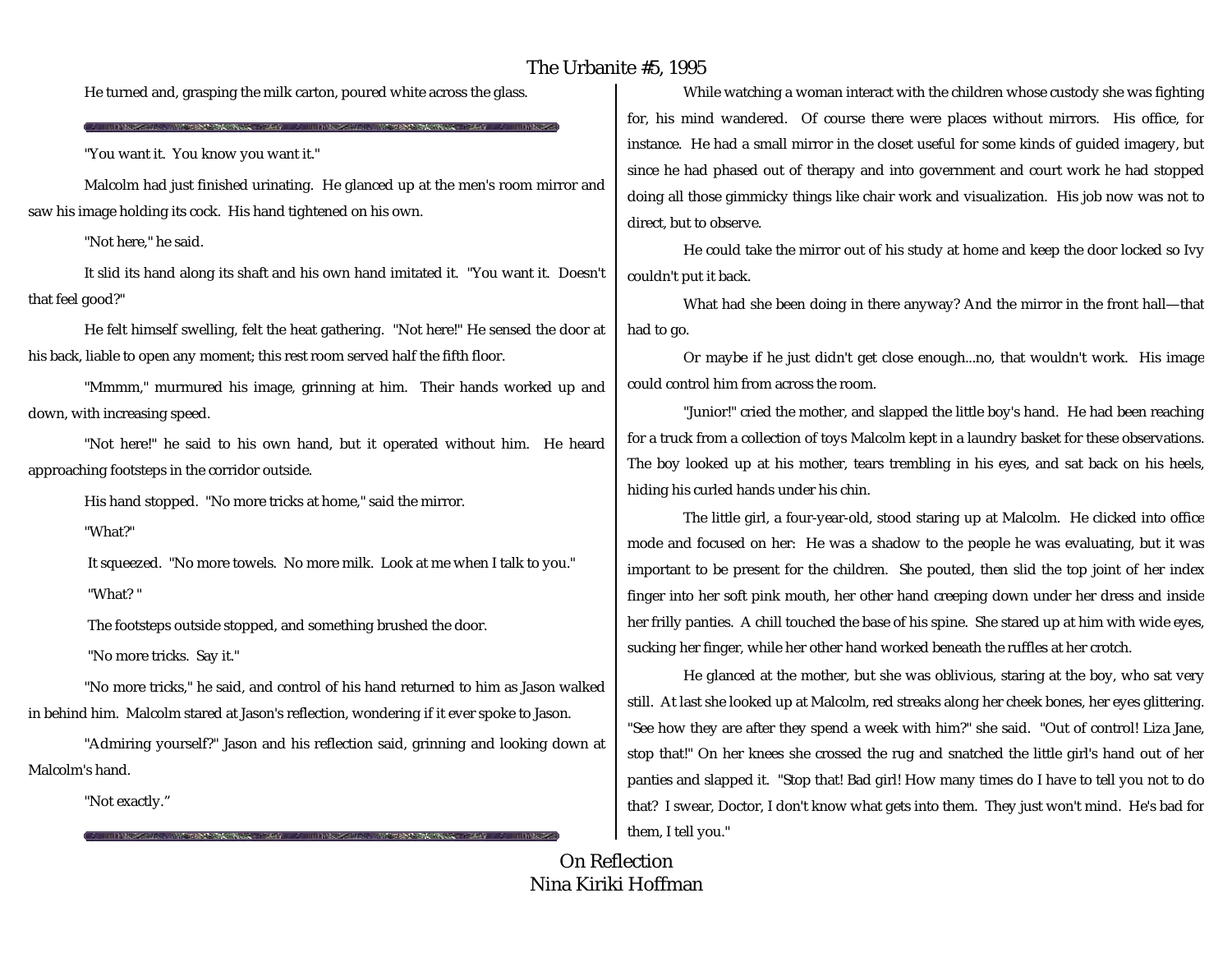Malcolm looked at the frozen children and felt a knot tighten in his stomach. It was another case with no good answers. Neither parent was good for the children, and he would have to notify Children's Services Division about suspicions of sexual abuse.

The little girl's wide eyes stared up at him. Like too many children, she had nowhere safe to go.

He shut down awareness of his despair and made notes.

THE PERSONAL PLAY A THREE TANK WAS TRANSPORTED TO THE

On the drive home he thought again about mirrorless places. He could camp out. He could find an apartment somewhere and set it up without mirrors. If there was a mirror there, he could break it. He could break the mirrors at home...no, he had promised his image no tricks at home, and there were too many other places mirrors existed; with every mirror, the potential for blackmail. Even the foyer of the office building where he and Jason had their practice had mirrored columns, and there were mirrors in the elevators. Mirrors in the produce section at the supermarket. Mirrors in most public rest rooms.

A horn honked behind him. He looked up and saw that the light had turned green. He glanced at the mirror to see who was behind him, and saw his image's eyes looking back.

All his image would have to do was close its eyes for an extended period of time while he was on the freeway. Would it mind endangering itself?

He didn't know what motivated it. Maybe he could study it, learn to work with it and around it. Maybe they could compromise.

The car behind him honked again, and he drove on.

**A START AND A REPORT OF A START AND A REPORT OF A START AND A REPORT OF A START AND A REPORT OF A START AND A START AND A START AND A START AND A START AND A START AND A START AND A START AND A START AND A START AND A STA** 

He stood in the front hall darkness, the closed door behind him leaking only a crack of light that brushed the soles of his shoes and betrayed the mirror across from him with a narrow streak of reflected light. It suddenly occurred to him that without light he had no image, or at least his image couldn't control him. He stretched, straightened his fingers till they crackled, pressed his shoulders back, felt his own control in every part of his body.

Now that he knew the front hall could be a haven, he strode up the stairs in search of Ivy. In the upstairs hall mirrors he glimpsed an eternity of images stretching up and away, and wondered if they were all the same image that was trying to control him, or if they each had a personality. Did they torture each other? Were some kind to the others? Did any take their tone from him, or were they all different people?

Ivy was sitting in the bathroom facing the mirror, carefully stroking lipstick onto her mouth. Tears ran down her face and dripped onto the counter.

Malcolm stood in the threshold, beyond bathroom mirror range, though he knew the closet mirror could see him. "Ivy?" he said. "Are you okay? Is there anything I can do?"

At the sound of his voice, her hand jerked and red streaked across her cheek. Her eyes moved to look at him. "I—" she said. Her hand rose toward him, lipstick clenched between index finger and thumb. She looked down at her hand as though she didn't know what to expect from it. It gripped his arm, losing the lipstick, and pulled him into the bathroom.

"No," she said, her voice toneless. She was smiling, the smile stretched by the red streak. "Malc, I didn't mean...I didn't think... I—"

His hand moved out and twisted the lapel of her terrycloth robe, jerking it away from her breasts. "No," he said, looking at his image.

Ivy moaned and reached for his zipper, her other hand scrabbling at his shirt buttons. His free hand went to her breast and squeezed. Her flesh was soft; he was gripping her so hard he knew it must hurt her. "No," he said.

"No," she said, panting. Buttons rattled on the floor.

"No," he said, picking her up and carrying her into the bedroom, where they were in full view of the closet mirror. He set her on the bed and sat beside her, his hands moving over her breasts, fingers digging into them. Her next no was muffled as she leaned in and bit his shoulder.

"Why not?" said his image.

"Why fight it?" said her image, flopping down on its back and positioning its arms and legs.